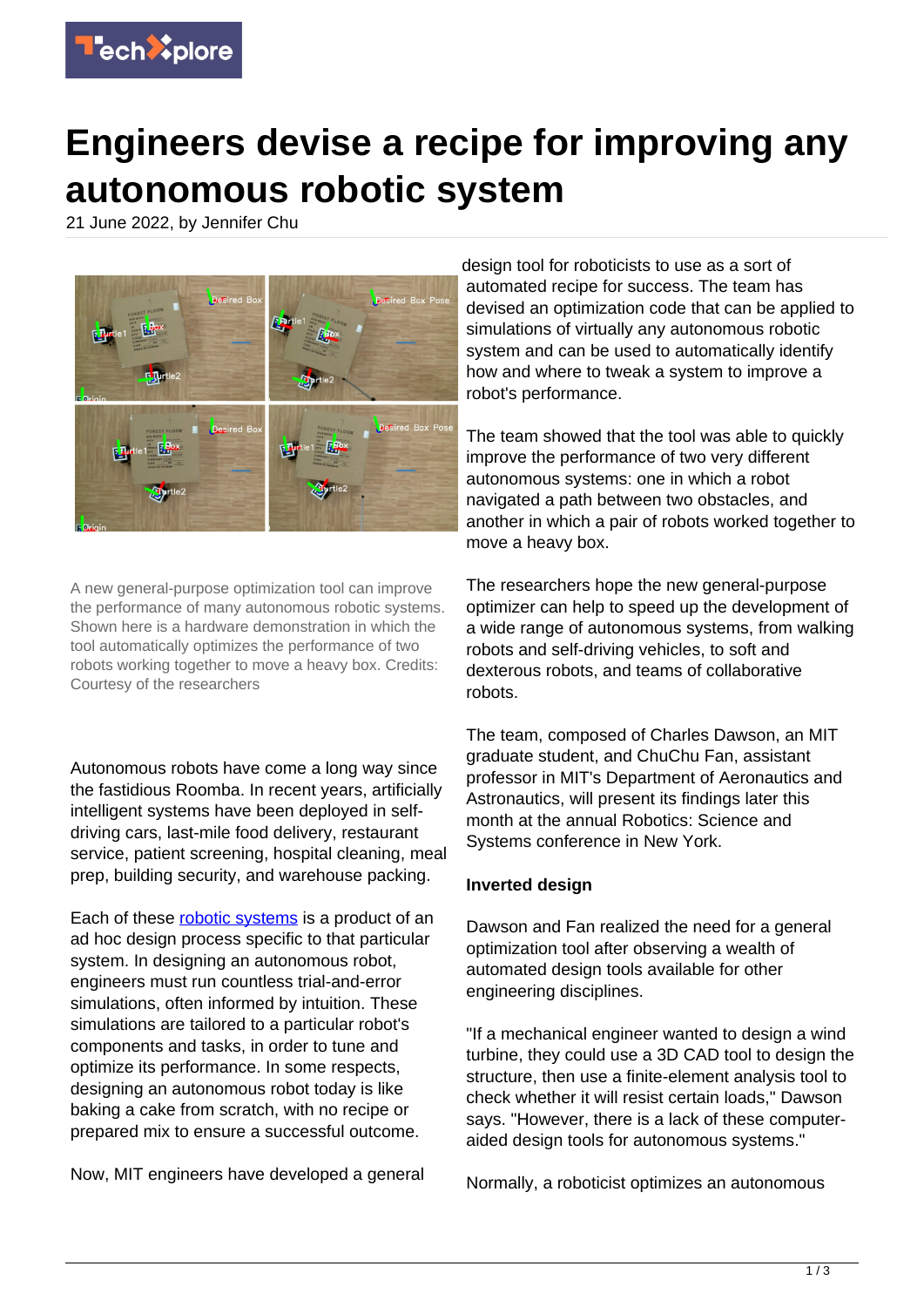

system by first developing a simulation of the system and its many interacting subsystems, such as its planning, control, perception, and hardware components. She then must tune certain parameters of each component and run the simulation forward to see how the system would perform in that scenario.

Only after running many scenarios through trial and a clear path between the obstacles. error can a roboticist then identify the optimal combination of ingredients to yield the desired performance. It's a tedious, overly tailored, and time-through the robot's simulation and identified the turn on its head.

"Instead of saying, 'Given a design, what's the performance?' we wanted to invert this to say, 'Given the performance we want to see, what is the design that gets us there?'" Dawson explains.

The researchers developed an optimization framework, or a computer code, that can automatically find tweaks that can be made to an existing autonomous system to achieve a desired outcome.

The heart of the code is based on automatic differentiation, or "autodiff," a programming tool that combinatorial choice: As the number of parameters was developed within the machine learning community and was used initially to train neural networks. Autodiff is a technique that can quickly and efficiently "evaluate the derivative," or the sensitivity to change of any parameter in a computer program. Dawson and Fan built on recent apply to more complex systems, such as robots advances in autodiff programming to develop a general-purpose optimization tool for autonomous robotic systems.

"Our method automatically tells us how to take small steps from an initial design toward a design that achieves our goals," Dawson says. "We use autodiff to essentially dig into the code that defines a simulator, and figure out how to do this inversion automatically."

**Building better robots**

The team tested their new tool on two separate autonomous robotic systems, and showed that the tool quickly improved each system's performance in

laboratory experiments, compared with conventional optimization methods.

The first system comprised a wheeled robot tasked with planning a path between two obstacles, based on signals that it received from two beacons placed at separate locations. The team sought to find the optimal placement of the beacons that would yield

consuming process that Dawson and Fan sought to best placement of the beacons within five minutes, They found the new optimizer quickly worked back compared to 15 minutes for conventional methods.

> The second system was more complex, comprising two wheeled robots working together to push a box toward a target position. A simulation of this system included many more subsystems and parameters. Nevertheless, the team's tool efficiently identified the steps needed for the robots to accomplish their goal, in an optimization process that was 20 times faster than conventional approaches.

> "If your system has more parameters to optimize, our tool can do even better and can save exponentially more time," Fan says. "It's basically a increases, so do the choices, and our approach can reduce that in one shot."

> The team has made the general optimizer available to download, and plans to further refine the code to that are designed to interact with and work alongside humans.

"Our goal is to empower people to build better robots," Dawson says. "We are providing a new building block for optimizing their system, so they don't have to start from scratch."

## **More information:** Paper:

[roboticsconference.org/program/papers/037/](https://roboticsconference.org/program/papers/037/)

 Provided by Massachusetts Institute of **Technology**